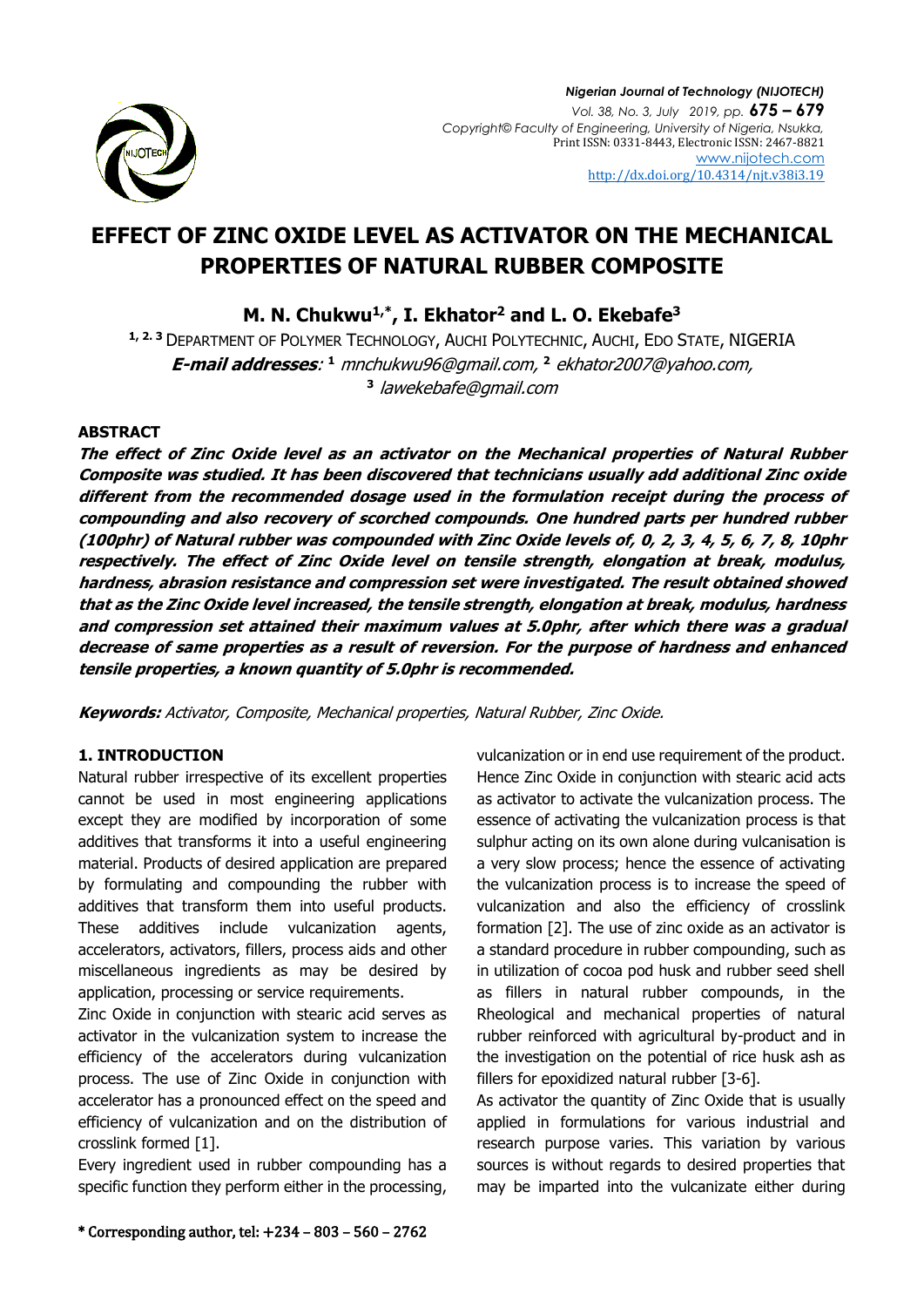processing, vulcanization or end product requirements.

The cardinal aim of this research was to identify study the effects of these variations on the mechanical properties of Natural rubber Composite.

## **2. EXPERIMENTAL**

## **2.1 Materials**

Natural rubber conforming to SNR-10was used in the study. Other compounding additives like sulphur, zinc oxide, stearic acid, MBT, CBS, TMQ etc. where of commercial grades.

## **2.2 Sample preparation**

Mixing and homogenization of the rubber and compounding additives was done on a laboratory two roll mill (size 12x38inches) with a friction ratio of 1:1.5 in accordance with ASTM D3184-89. The nip was adjusted to review the nip and more passes were done until a firm band was formed around the roll. The temperature of the roll was maintained at  $60 \pm 5^{\circ}$ C during mastication. The compounding ingredients where added as per sequence given in ASTM D3182. Before the addition of accelerator and sulphur, the batch was cooled. The compounded was further homogenized to obtain a through mix and finally sheeted out on a nip gap of 3mm. Mixing time and temperature were controlled during the entire process to avoid scorching or premature vulcanization.

| Additives               | phr                 |
|-------------------------|---------------------|
| Natural rubber (SNR-10) | 100.0               |
| Carbon black (HAF)      | 40.0                |
| Sulphur                 | 3.0                 |
| Zinc oxide              | 0,2,3,4,5,6,7,8,10. |
| Stearic acid            | 2.0                 |
| $CBS+$                  | 0.5                 |
| $MBT^{++}$              | 1.0                 |
| TMQ <sup>*</sup>        | 0.5                 |
| Process oil             | 2.5                 |

+CBS= N-cyclohexyl-2-benzothiazolesulphenamide ++MBT= 2-Mercaptobenzothiazole \*TMQ=Polymerised,2,2,4-trimethyl-1,2-

dihydroquinoline

## **2.3 Assessment of vulcanisate properties**

Vulcanisate properties such as Hardness, Tensile strength, Modulus Elongation at Break, Compression set and Abrasion resistance were assessed according to standard methods.(ASTM D1415,ASTM D1456, ASTM D 385, BS 903 part A9, BS 903 part A6) respectively.

# **3. RESULTS AND DISCUSSIONS 3.1 Tensile Strength**

Figure 1 shows that Tensile strength increases progressively with increase in Zinc Oxide level from 0phr up to a maximum at5phr. This increase is attributed to consolidation of network structure of the rubber chains as a result of increase crosslink density [6]. Further increase in zinc oxide level was accompanied by a steady decrease in tensile strength. Heideman et al. [7] observed that the crosslink density increases with increasing zinc stearate concentration up to a level until reversion occurs which led to reduction in mechanical properties. Also Simpson, [7] asserted that all rubber compounds in which elemental sulphur is the crosslinking agent are subject to reversion usually manifested by reduced tensile strength and modulus. This trend was also observed by Chukwu et al. [8] in their independent work "effect" of stearic acid level on the physical properties of natural rubber vulcanizate". The noticeable decrease in tensile properties at 6.00phr can equally be explained as reported by Samarzija-Jovanovic et al., [9] they postulated that the initial polysulphide crosslink formed from the conventional vulcanization system reacts further to form weak mono, di and cyclic sulphide bonds during vulcanization via the dissociation, recombination and rearrangement of the sulphure linkages. The above reactions are possible because the initial polysulphidic crosslinks formed are thermally unstable and hence undergoes homolytic scission of the sulphure bonds and thermal decomposition and desulphuration leading to weaker bonds. The above assertion had also earlier been made by Lewis, [10] in his seminal work "Vulcanizate structure and its effects on properties". As a result of the formation of these weaker bonds at higher stresses, these chains breaks and greater stress will be imposed on neighbouring chains with the eventual result of catastrophic rupture leading to decrease in tensile strength as the force increases.

There is increased reversion above 7.0pphr of Zinc Oxide level which is reflected in reduced physical properties such as tensile strength, elongation at break, modulus, and hardness [11]. In this study, we equally noticed the same phenomenon of reversion but at 5.0phr of Zinc Oxide level as reflected in reduced mechanical properties as can be seen in Figures 1, 2, 3, 4 and Figure 6 respectively. This assertion is also in agreement with [14] who studied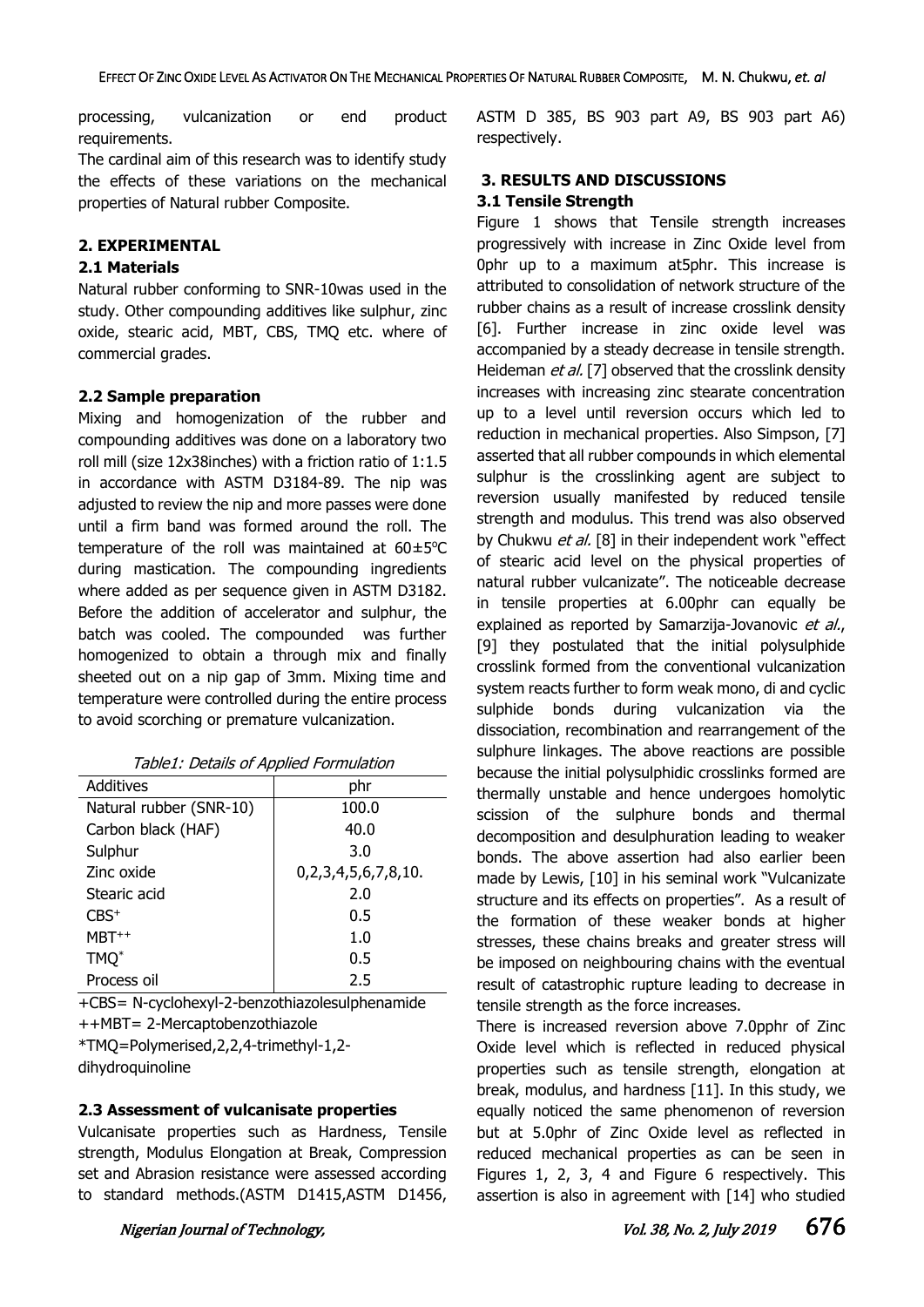the effect of replacing convectional Zinc Oxide with Nano-Zinc oxide, they found that maximum tensile properties were at 5.0pphr of conventional Zinc Oxide and 1.2pphr of Nano-Zinc Oxide level.

Below 5.0pphr ZnO level there is a noticeable decrease in tensile strength, elongation at break, modulus, hardness and even compression set; this is due to reversion as evidenced in reduced crosslink density leading to reduced physical properties.

#### **3.2 Elongation at Break**

Figure 2 shows that elongation at break decreases with increasing zinc oxide level. This observation is attributed to increase in crosslink density with increase in zinc oxide level as a result of consolidation of network structures. The reduction in elongation at break is due to stiffening of the polymer matrix as a result of high crosslink density formation and stiffening of the polymer chains leading to decrease in molecular chain mobility due to extensive formation of physical bonds in the polymer chain [10]. The decrease in elongation at break is as a result of corresponding increase in the efficiency of crosslink formation leading to less elastic material. Note that elongation is extension between benchmarks produced by tensile force [7].

#### **3.3 Modulus**

Figure 3 shows that Modules increase progressively with increase in zinc oxide level from 0phr to a maximum at 5.0phr. This observation is attributed to consolidation of network structure of the rubber as a result of increase in crosslink density as reported earlier. Further addition of zinc oxide after 5.0phr was accompanied by a steady decrease in modulus. This is as a result of reversion or over cure which as stated earlier results in reduction of some physical properties. At reversion there is reduction in crosslink density resulting in less stiff material.

#### **3.4 Hardness**

Hardness is determined by the amount and type of reinforcement, degree of dispersion and extent of crosslink density formation as a result of vulcanization [13]. Figure 4 shows that hardness increase with increase in Zinc Oxide level due to increase in crosslink efficiency and crosslink density formation. A number of studies on the activation process [6, 9, 11,14] has revealed that an active sulphurating complex is formed by the reaction of ZnO and MBT to produce ZMBT, which eventually is converted into the active sulphurating complexes that enhances the formation

of more crosslink densities. The crosslink density increases with increasing zinc stearate concentrations up to a level till reversion occurs [15].

The above statement is very evident in this work; looking at the steady increase in hardness as a result of increased crosslink density up to a ZnO level of 5.0pphr, after which there is a steady decrease in hardness and other physical properties as a result of reversion. Hardness is a factor of crosslink density; the higher the crosslink density produced during vulcanization, the harder the material [17]. A higher crosslink density is the dominant factor for improvement in mechanical properties [18].



Figure 1: Effect of Zinc Oxide level on Tensile **Strenght** 



Figure 2: Effect of Zinc Oxide level on Elongation at Break



Figure 3: Effect of Zinc Oxide level on Modulus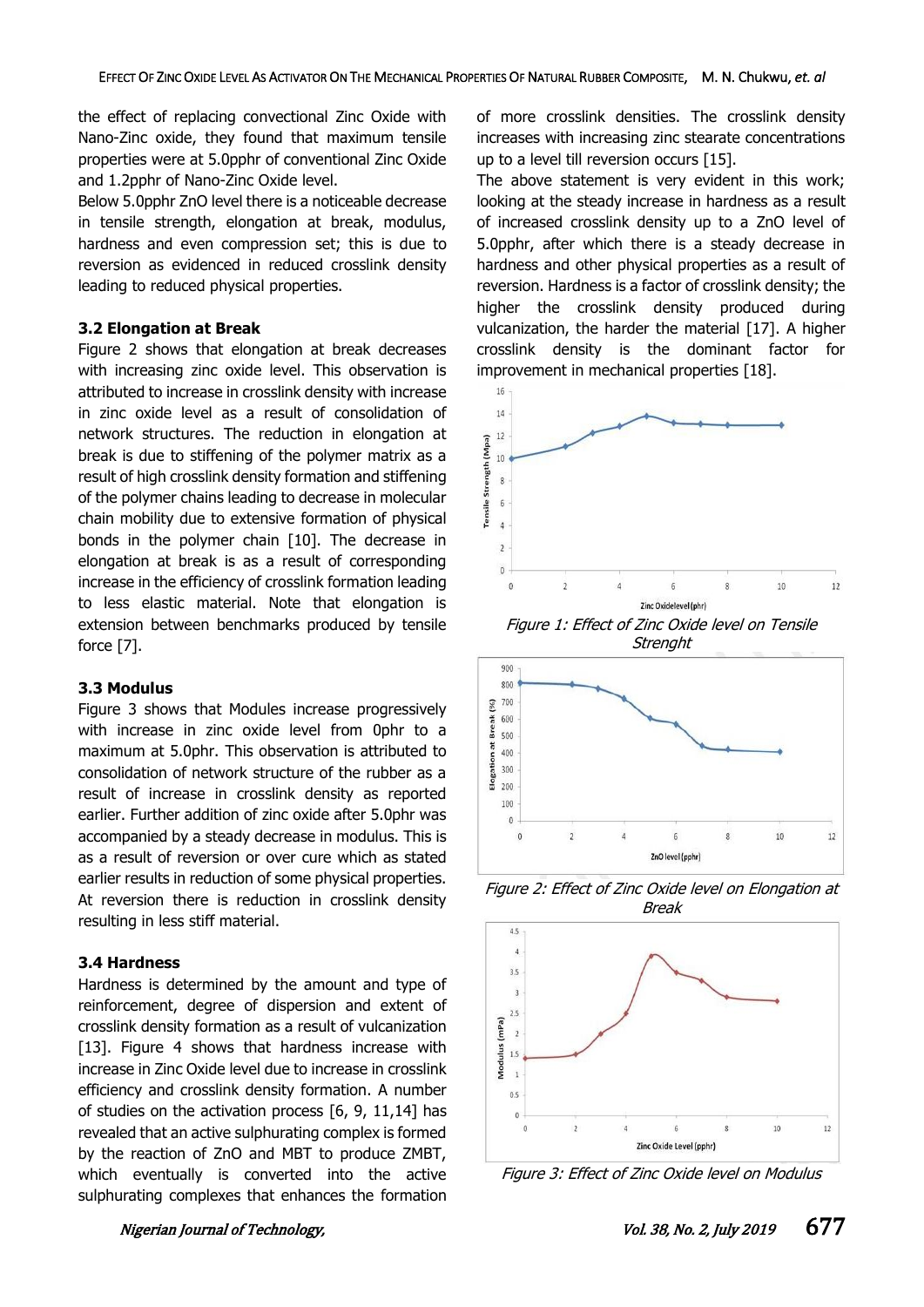#### **3.5 Abrasion Resistance**

Abrasion resistance is the resistance of a rubber composition to wearing away by contact with a moving surface or an abrader [7].

From Figure 5, there is a reduction in the abrasion resistance as the zinc oxide level increases; this is as a result of the consolidation of network structures leading to increase in crosslink density formation which results to stiffer material. As the stiffness increases, there is the tendency to resist abrasion, hence the reduction in the abrasion resistance. But as the zinc oxide level increases to 4.0pphr, the elements of over cure or reversion started manifesting which is evidenced at 5.0pphr leading to less abrasion resistance, but after reversion the charred materials tend to act as reinforcement which result in further increase in abrasion resistance but not as efficient as that before reversion. Chukwu, et al [8] observed increased reversion above 7.0pphed which is reflected in reduced tensile properties. As a result of the loss of some physical properties due to reversion, the material losses some stiffness, it wears away on contact with a moving surface or an abrader leading to reduction in resistance.

But in terms of abrasion, above 7.0pphr the Zinc Oxide particles tend to act as filler particles in reinforcing the polymer matrix instead of an activator, hence the second phase of increase in abrasion resistance.

## **3.6 Compression Set**

Compression set is a useful property of vulcanisates in predicting the service life performance where a rubber article is under load or a compressive force. A high percentage of compression set means high deformation, while lower compression set signifies low deformation [19].

The extent of compression set depends on temperature, the amount of load applied and the duration of the deformation. A low compression set at service temperature is an essential requirement for seals, O-rings and gaskets [20, 21].

If an elastomer is compressed under specified load and conditions, the residual decrease in its thickness after complete release of the compressive force is known as compression set [8]. It is important that compression set should be low for load bearing applications.

Figure 6 shows the effect of compression set on Zinc Oxide level. The Compression set increases as the level of Zinc oxide increases, until reversion occurs at 5.0pphr.



Figure 4: Effect of Zinc Oxide level on Hardness



Figure 5: Effect of Zinc Oxide level on Abrasion Resistance



Figure 6: Effect of Zinc Oxide level on Compression Set

## **4. CONCLUSION**

Each additive used in the formulation of a rubber compound has finite duty to perform either during processing, vulcanization or end product requirement of a particular compound. Hence, metallic oxide such as zinc oxide acts as activator. They are used in small proportion usually about  $1.00 - 5.00$ phr to increase the efficiency of vulcanization or cross-linking.

It is advised from evidence obtained in this study that the level or quantity of Zinc Oxide used for the purpose of activation in rubber technology should be optimized based on performance and end-use application requirements. For the purpose of hardness and